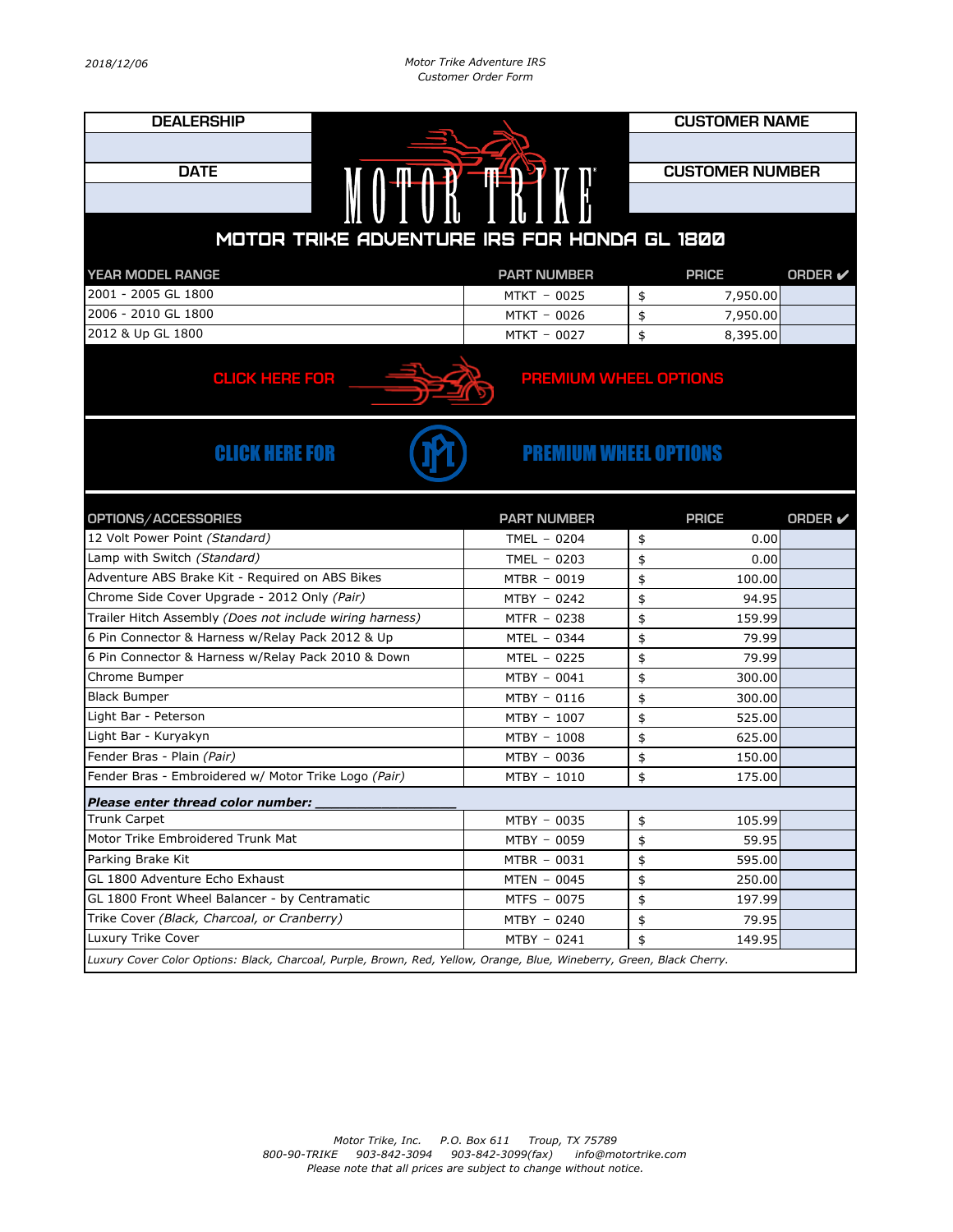## *2018/12/06 Motor Trike Adventure IRS Customer Order Form*

| <b>TRIKE KIT PAINT OPTIONS*</b>                                                                                                                           | <b>PART NUMBER</b> | <b>PRICE</b>   | ORDER V        |
|-----------------------------------------------------------------------------------------------------------------------------------------------------------|--------------------|----------------|----------------|
| Trike Kit 1-Tone Paint                                                                                                                                    | MTBY - 2001        | \$<br>1,100.00 |                |
| Trike Kit 2-Tone Paint                                                                                                                                    | MTBY - 2002        | \$<br>1,250.00 |                |
| Trike Kit 3-Tone Paint                                                                                                                                    | MTBY - 2003        | \$<br>1,350.00 |                |
| Trike Kit 4-Tone Paint                                                                                                                                    | MTBY - 2004        | \$<br>1,450.00 |                |
| Trike Kit Honda Illusion Paint                                                                                                                            | MTBY - 2020        | \$<br>1,500.00 |                |
| *The Honda specified paint code is required at time of order. It is located underneath the locking fuel door on a GL 1800.                                |                    |                |                |
| Please enter paint code:                                                                                                                                  |                    |                |                |
| AQUA SHIELDS RUNNING BOARDS & OPTIONS                                                                                                                     | <b>PART NUMBER</b> | <b>PRICE</b>   | <b>ORDER</b> ⊭ |
| Agua Shield Kit                                                                                                                                           | MTBY - 0034        | \$<br>1,025.00 |                |
| Agua Shield Bras                                                                                                                                          | MTBY - 0064        | \$<br>69.99    |                |
| Aqua Shield Fog Light Kit (No air bag)^                                                                                                                   | MTEL - 0162        | \$<br>299.99   |                |
| Aqua Shield Fog Light Kit (W/ air bag or 2012 & up) $\wedge$                                                                                              | $MTEL - 0163$      | \$<br>299.99   |                |
| ^The "air bag" refers to the safety air bag that comes on certain levels of GL 1800 from Honda in the even of a crash. The switch kit from                |                    |                |                |
| Motor Trike will differ depending on motorcycle model. All 2012 & up GL 1800s will use MTEL-0163A.                                                        |                    |                |                |
| <b>AQUA SHIELD PAINT OPTIONS*</b>                                                                                                                         | <b>PART NUMBER</b> | <b>PRICE</b>   | <b>ORDER</b> ⊭ |
| Agua Shields 1-Tone Paint                                                                                                                                 | MTBY - 2010        | \$<br>470.00   |                |
| Agua Shields 2-Tone Paint                                                                                                                                 | MTBY - 2009        | \$<br>570.00   |                |
| Agua Shields 3-Tone Paint                                                                                                                                 | MTBY - 2016        | \$<br>670.00   |                |
| Aqua Shields 4-Tone Paint                                                                                                                                 | MTBY - 2017        | \$<br>770.00   |                |
| Agua Shields Illusion Paint                                                                                                                               | MTBY - 2011        | \$<br>670.00   |                |
| *The Honda specified paint code is required at time of order. It is located underneath the locking fuel door on a GL 1800.                                |                    |                |                |
| Please enter paint code:                                                                                                                                  |                    |                |                |
| <b>GL 1800 RAKE KIT</b>                                                                                                                                   | <b>PART NUMBER</b> | <b>PRICE</b>   | ORDER V        |
| GL 1800 4-1/2 Degree Rake Kit                                                                                                                             | MTFS - 0045        | \$<br>850.00   |                |
| Rake Kit Packaging Fee (Required)                                                                                                                         | MTSS - 0451        | \$<br>10.00    |                |
| Rake Kit Shipping Fee**                                                                                                                                   | MTSS - 0452        | \$<br>25.00    |                |
|                                                                                                                                                           |                    |                |                |
| **If the rake kit is ordered & shipped with a trike kit, there is no shipping fee. This fee applies to each rake kit ordered.                             |                    |                |                |
| <b>SPOILER OPTIONS</b>                                                                                                                                    | <b>PART NUMBER</b> | <b>PRICE</b>   | <b>ORDER</b> ⊭ |
| 2012 Spoiler w/o Taillight*                                                                                                                               | MTBY - 0174        | \$<br>750.00   |                |
| 2012 Taillight Assembly**                                                                                                                                 | MTEL - 0235        | \$<br>450.00   |                |
| Spoiler - Paint                                                                                                                                           | MTBY - 2007        | \$<br>300.00   |                |
| Spoiler - Illusion Paint                                                                                                                                  | MTBY - 2008        | \$<br>450.00   |                |
| *The Honda specified paint code is required at time of order. It is located underneath the locking fuel door on a GL 1800.                                |                    |                |                |
| Please enter paint code:                                                                                                                                  |                    |                |                |
| **Bikes 2012 & up do not need to purchase a taillight, but all bikes from 2001-2010 will need to purchase a taillight.                                    |                    |                |                |
|                                                                                                                                                           |                    |                |                |
|                                                                                                                                                           |                    |                |                |
| GL 1800 CORE CHARGE PARTS * * *                                                                                                                           | <b>PART NUMBER</b> | <b>PRICE</b>   | <b>ORDER</b> ✔ |
| 2005 & Down Core Parts                                                                                                                                    | MTBY - 0015        | \$<br>300.00   |                |
| 2006 & Up Core Parts<br>***This fee is refundable through either credit or check once the part has been returned, with proper paper work, to Motor Trike. | MTBY - 0016        | \$<br>300.00   |                |